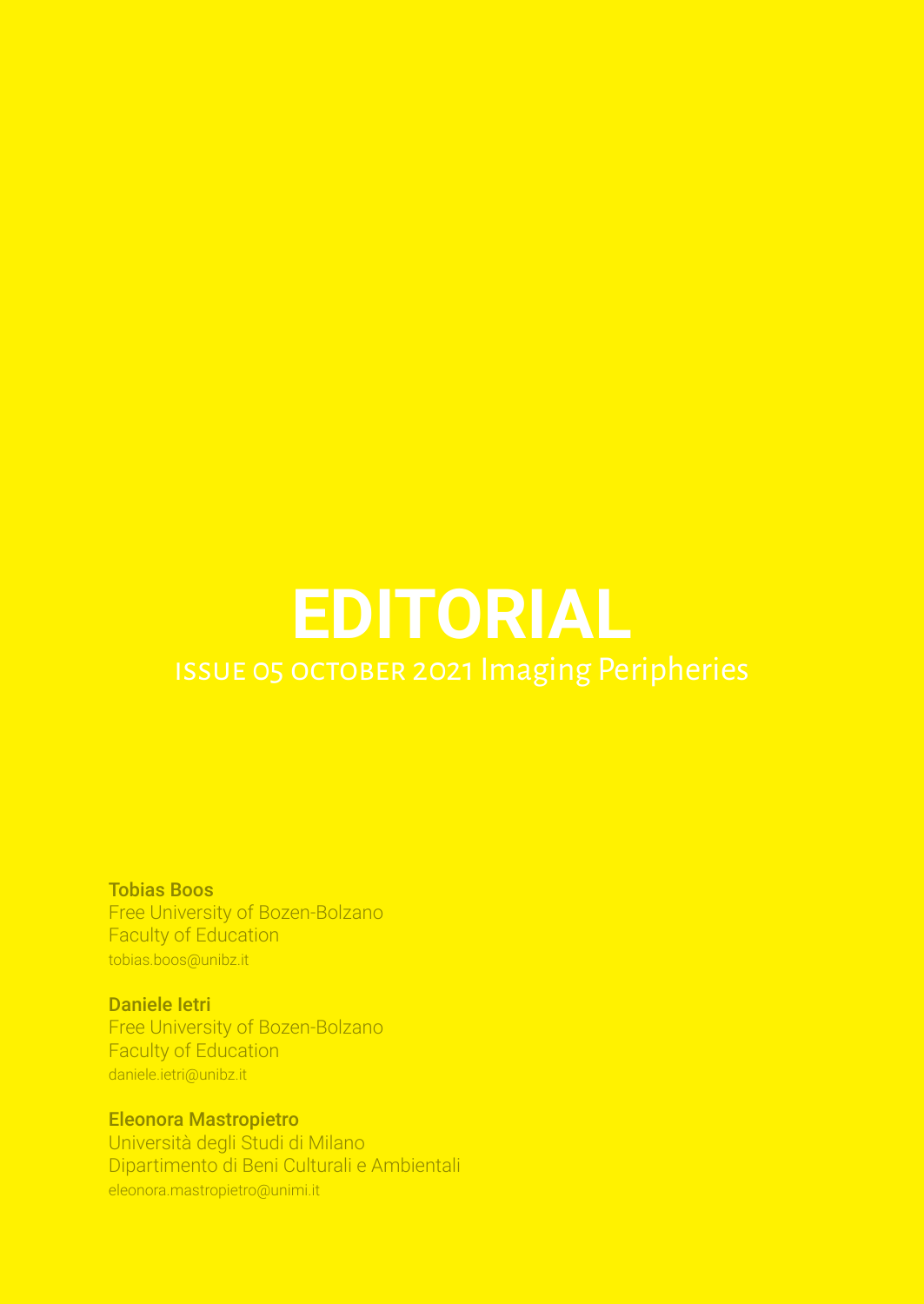In the text of the call for paper we proposed for the *Imaging Peripheries* issue of *IMG Journal*, we started pointing out that "Peripheral territories are commonly believed to be the losers in the competition for people, services and resources and at the same time are persistently underrepresented in academic research and political discussion". We also aimed at attracting submissions that would mainly focus on the theme of representing the peripheries, intended as those areas far from the major metropolitan areas that in the scientific literature and policymaking are generally qualified as 'marginal', 'internal', 'inner'. The authors who submitted to the call, multiplied the perspectives on the concept of peripherality, denying the scarce interest of research on the topic.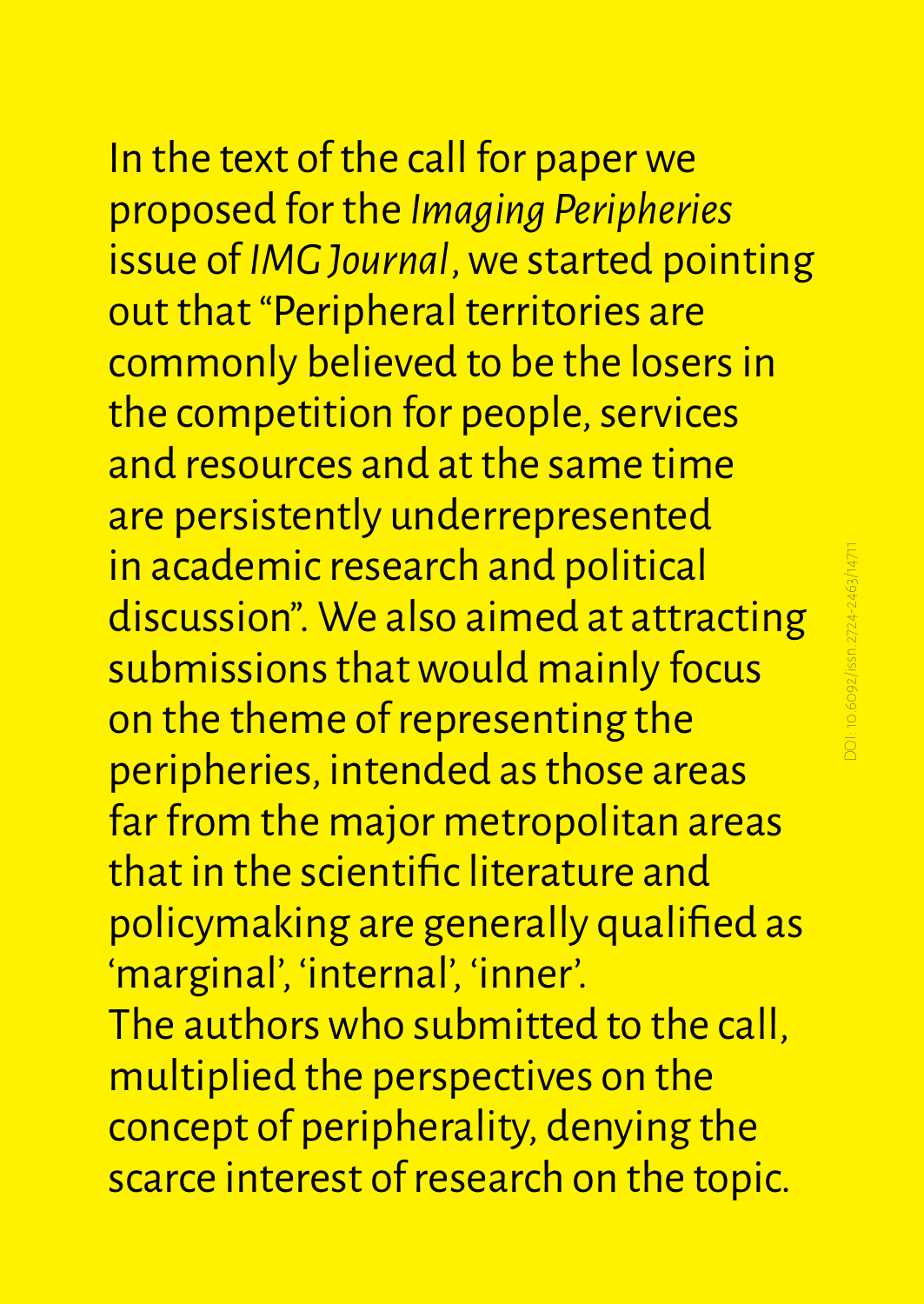The contributions create a pattern of tense lines that pass from one text to another in variable geometries. The crossreferences between one text and another concern theoretical reflections, methodological approaches or research and representation and forms of experimentation and planning, etc. The resonance between the various texts, although in a very varied panorama, invites us to reflect on the importance of putting into a network experiences of research and territorial practice, beyond logics linked to disciplinary and/ or territorial affiliations. The articles collected in this special issue volume illustrate how diverse the nature of 'peripheral territories' is, since the peripheral, the marginalized, the unrepresented can also emerge in unexpected contexts when highlighted and mapped by the attentive researcher... Despite of their obvious differences, the 13 contributions share some common aspects. We would like to underline here only a few, considering this issue as a whole seen from a distant rather simplistic point of view.

Firstly, from our point of view as geographers we see two typologies of territories/places represented in the authors' texts: urban peripheries (i.e. areas that for their physical or functional localization are not part of the city center) and non-urban peripheries (i.e. small towns, less dense areas, also marginal areas, far from the centers of urbanization). Both of these territorial typologies, in most of the articles, share the aspect that the representations of their territory and their inhabitant's ways of live are strongly opposed to the features of the urban core.

Another interesting common feature is that the authors describe the peripheral areas under research as highly dynamic social and cultural spaces. The contributions show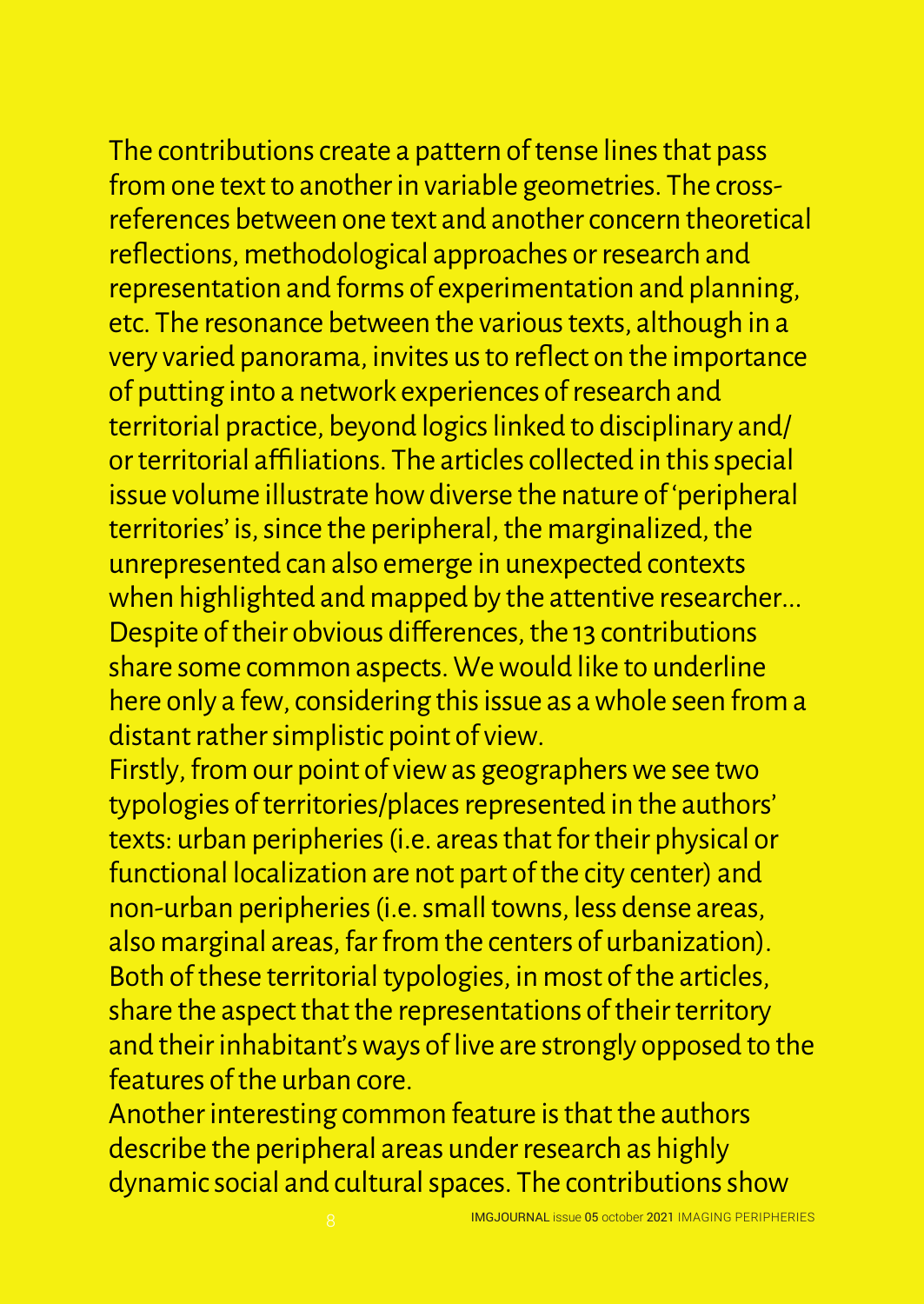for instance how marginalized places can provide a space for the re-definition of local identities. Other articles show that in peripheral areas social and economic transformation takes place and that the local communities of some inner areas show a high readiness to political and social participation. Thirdly, the approaches of the authors are in fact transformative rather than descriptive. Our fellow authors are performing and promoting research 'and' action, and one is tempted to say they perform research in action. This aspect we liked the most in reading and re-reading the articles: the peripheries here are rarely depicted in their being marginal or declining state of being but they are described as places promoting social interaction and change, and places of possibilities and freedom.

We hope this is and will be the case in many other 'peripheries' that are not included in this issue and that we are not even aware about.

*IMG Journal* chooses to present the articles in the issue following the alphabetical order of the authors. This is a straightforward way to solve the problem of sorting the contributions and is an interesting, albeit random, way of suggesting the readers how to approach the issue. In this short introduction we would like to offer a map or an itinerary through the essays. We of course perform this exercise with much caution, hoping to be able to grasp a point of view on each essay that the authors share. In presenting the contributions, we use a simple way to sort the case studies in this issue: we can in fact travel from Mediterranean to Alpine Italy, with a relevant stop in the large metropolitan area of Milan; and then move to Germany and France, in this case from the very south to the very north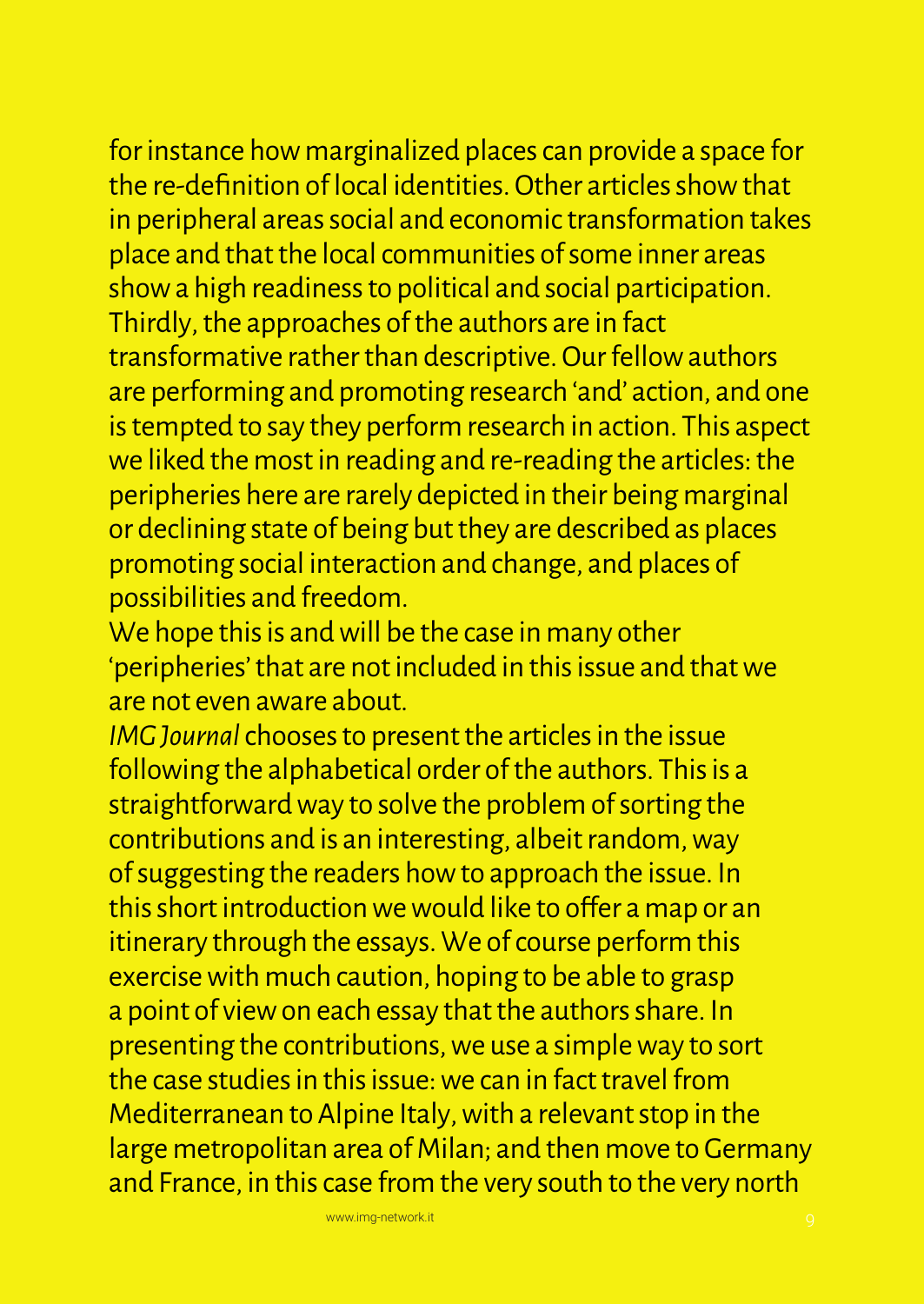of the 'Exhagon'; and finally, with a last group of articles, we discover case studies that are also geographically localized in north and south America. In this way, the articles are given a felicitous geographical itinerary, because it is very enriching to approach a subject from a comparative point of view. Let's start our journey. We begin in the Italian Mezzogiorno, where we are given two examples of non-urban 'peripheral' areas. Corradi and Santus take us to small villages and nonurban areas in Abruzzo. They address territories where peripherality is indeed not just a matter of being distant to a urban center, but rather means depopulation, loss of human capital, and the decline of the built environment and infrastructure. In Italy this complex of territorial conditions is defined and approached with the widely accepted concept of "aree interne" [internal areas]. This term itself is still controversial, of course, but it has become accepted in national and regional territorial planning because of its great political and pragmatical value. The term internal area is associated with a series of specific policy instruments aimed at providing a balanced distribution of basic service to the Italian population. These instruments are thus an important element in Italy's current regional cohesion policy (please refer to the paper by Vedoà in section 3, where the author presents this policy strategy that is being implemented in Italy). In fact, Corradi and Santus underline one of the main operational issues that researchers and practitioners face when working in peripheral territories: the lack of reliable data. Thus, collecting information, the data base, requires a large but necessary effort: an effort that, we must highlight this point, seems not to be common to every policy action we have been able to observe so far in the territories we study. This is not of course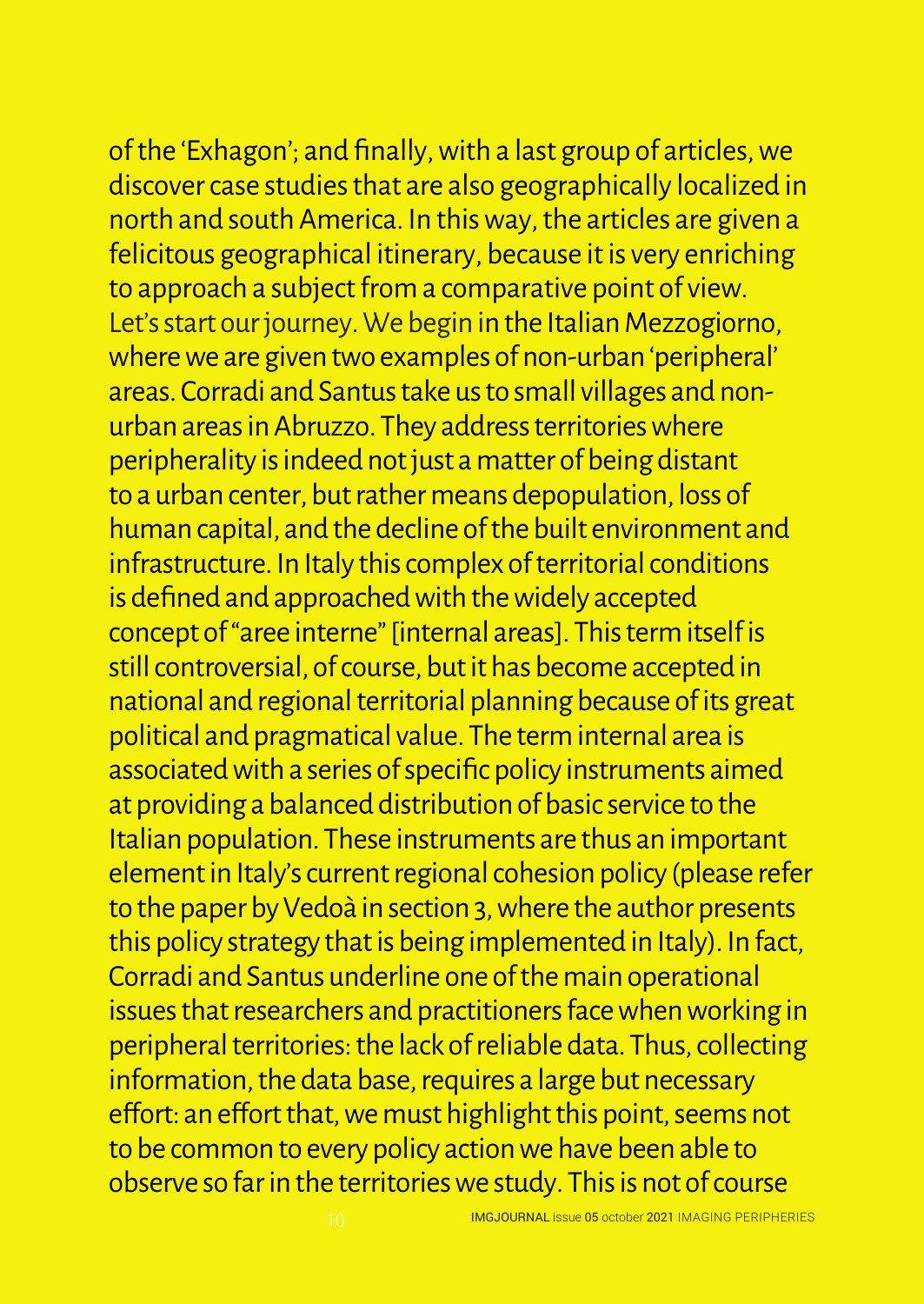the case for our fellow authors, who instead describe how they organized and 'represented the territorial data'. They rely on geo-data available at the regional level, but also they were open to work on the field, meet the local actors, and listen to their understanding of their territory.

Travelling along the Adriatic coast towards North, Prinetti and Cameli propose a case study in the Marches and introduced the word "borghi" [villages] that is currently among the keywords everybody uses in Italy, referring to a large financial effort (circa one billion of euros!) intended to provide funds for regenerating (in the intentions of the decision makers) 250 "borghi" in the country (see cultura.gov.it/pnrr-borghi for further information). Prinetti and Cameli underline the trap behind the 'imaginary of small peripheral towns exclusively as destinations for tourism' – and the correlated rhetoric of some 'authenticity'. They propose a different perspective to counterbalance this trend which is still a very relevant aspect of policies also considering the recurrence of the word 'tourism' in the results of the regeneration initiative we referred above. The authors examine the area of San Benedetto del Tronto where they give us great examples of both the tourism exploitation of many small towns and the consequent seasonality, which means in turn that the town is almost empty for most of the year, and the shrinking of the town tout court, as it is the case in territories where the population is constantly declining. They portray this decline by highlighting the high number of abandoned buildings, but they also pave the way for a political response through the involvement of educational institutions (the local university in particular), to foster "local, daily and stable dimensions of small towns and their territories".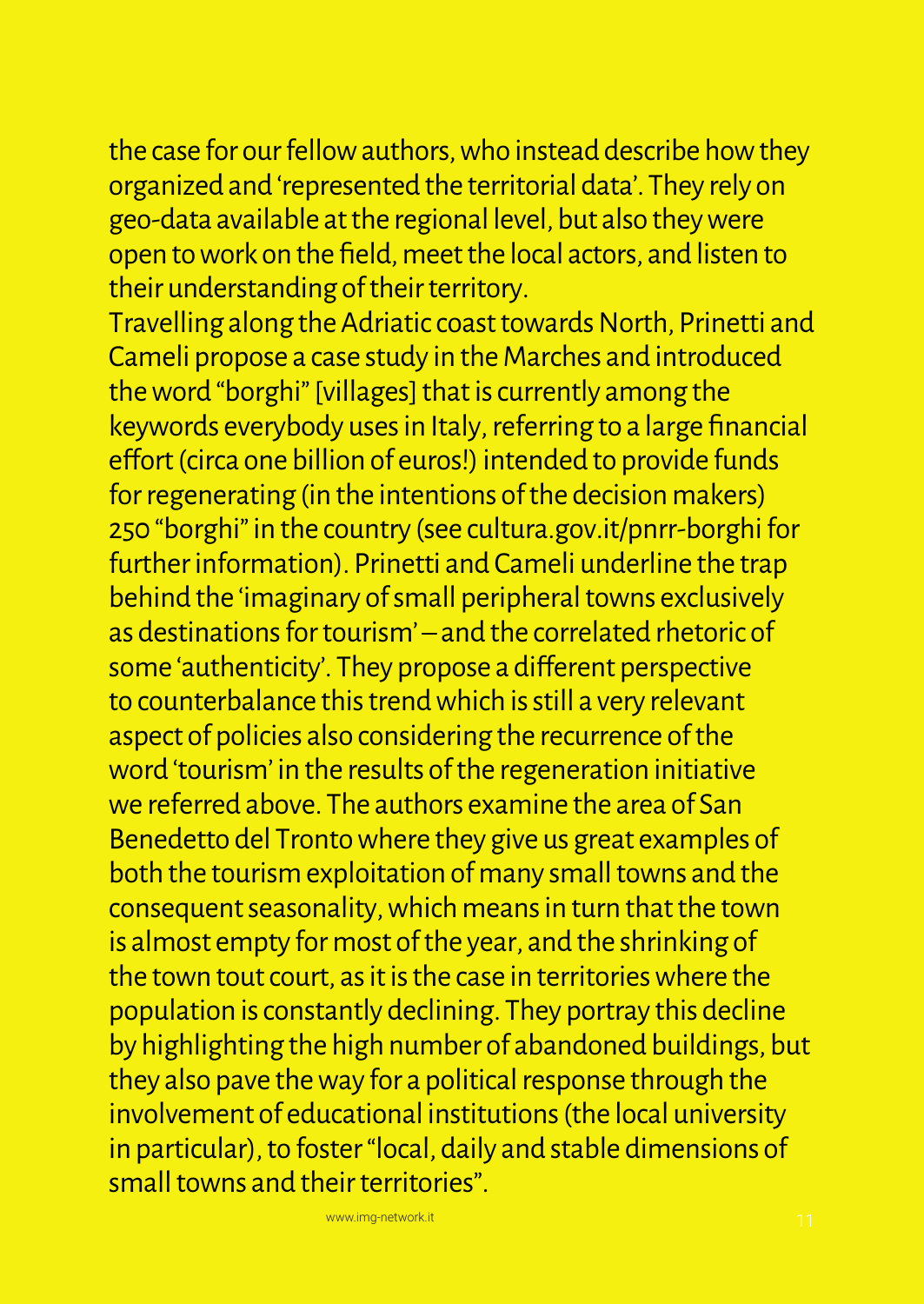Gigliotti and Bassoli share some bibliographical references with Prinetti and Cameli: they all refer, among other things, to a 2020 book by Rem Koolhaas and to a 2018 book by the Canadian Center for Architecture. This suggests that the topics raised in this issue of the *IMG Journal* area to some extent circulating in the debate of the disciplines related with architecture. Gigliotti and Bassoli examine in their article, the concept of 'exhibitory complex', i.e. the exhibitions of architecture, that are to some extent anticipations of the forthcoming innovation in the field. The authors bring good news to our research topic as they argue that innovations in the latest years "take place just outside what for decades was recognized as an undisputed center: the city". Prinetti and Cameli present a selection of Italian cases of architectural exhibitions: Belmonte Calabro which today is an almost abandoned "area interna" in Calabria, the residential 'periphery' of the medium sized Alpine city and the "post disaster rooftops" of Taranto a coastal city in Apulia. The Taranto case shows that the concept of peripherality is far wider that what we, as geographers, expected, and include the free spaces of rooftops where creativity and sociability can flourish in a city characterized by the central economic position of petrolchemical and heavy industry. All the exhibition activities carefully described by the authors have in common their temporary nature and the cases confirm one of the features of peripheries we identified before: they provide spaces for action, interaction and freedom, and they might thus represent territories for developing innovation. Among the technological innovations, as one could expect, the role of Information and Communication Technologies (ICTs) is one of the topics at the center of the discussion on peripheral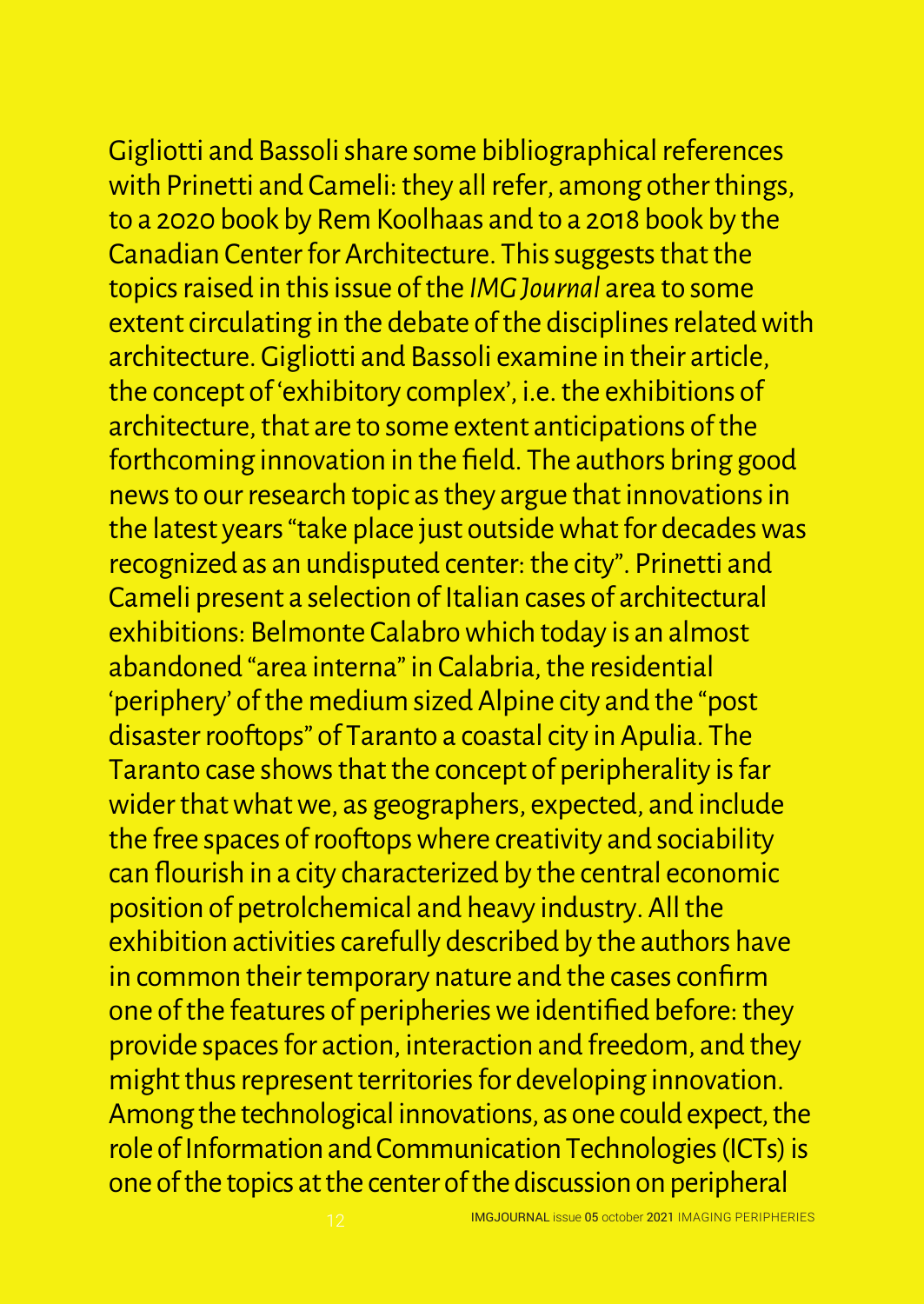areas. It is first and foremost a priority for policies, given the importance of bridging the digital divide that still affects many areas far from the metropolitan centers. It is quite a common experience for those of us living in the non-urban areas to have not the availability of broadband internet. Unfortunately, for the peripheral territories, this is an indispensable infrastructure in order to take part in the widely acclaimed smart-working or distance-working environment of present day. But the digital divide was a disadvantage that businesses, professionals and citizens had to cope with well before the pandemic shock and its consequences. ICTs are not only a relevant mean of private and working communication but also of 'boosting tourism attractiveness'. This aspect is discussed by Vedoà, contributing to the Italian cases of this issue presenting territories from the Western Alps. This part of Northern Italy show both areas where tourism is developed up to being the prevalent (or sole) local industry and areas that instead have been slowly depopulating and/or declining, especially during the second part of the last century when the larger metropolitan areas of Torino, Milano and Genova operated as development poles attracting the population from the remote, poorly developed areas and at the same time providing the demand for tourism by urban residents. In the Alpine regions, tourism development did not necessary result in the modernization and expansion of infrastructure and did not foster the development of decent services of general interest for the resident population, such as medical care centers and schools. As a result, many of these areas are now considered as "aree interne", fragile territories featuring socio-economic decline. This should be a warning sign to the 'development' projects that still nowadays focus on tourism attractiveness,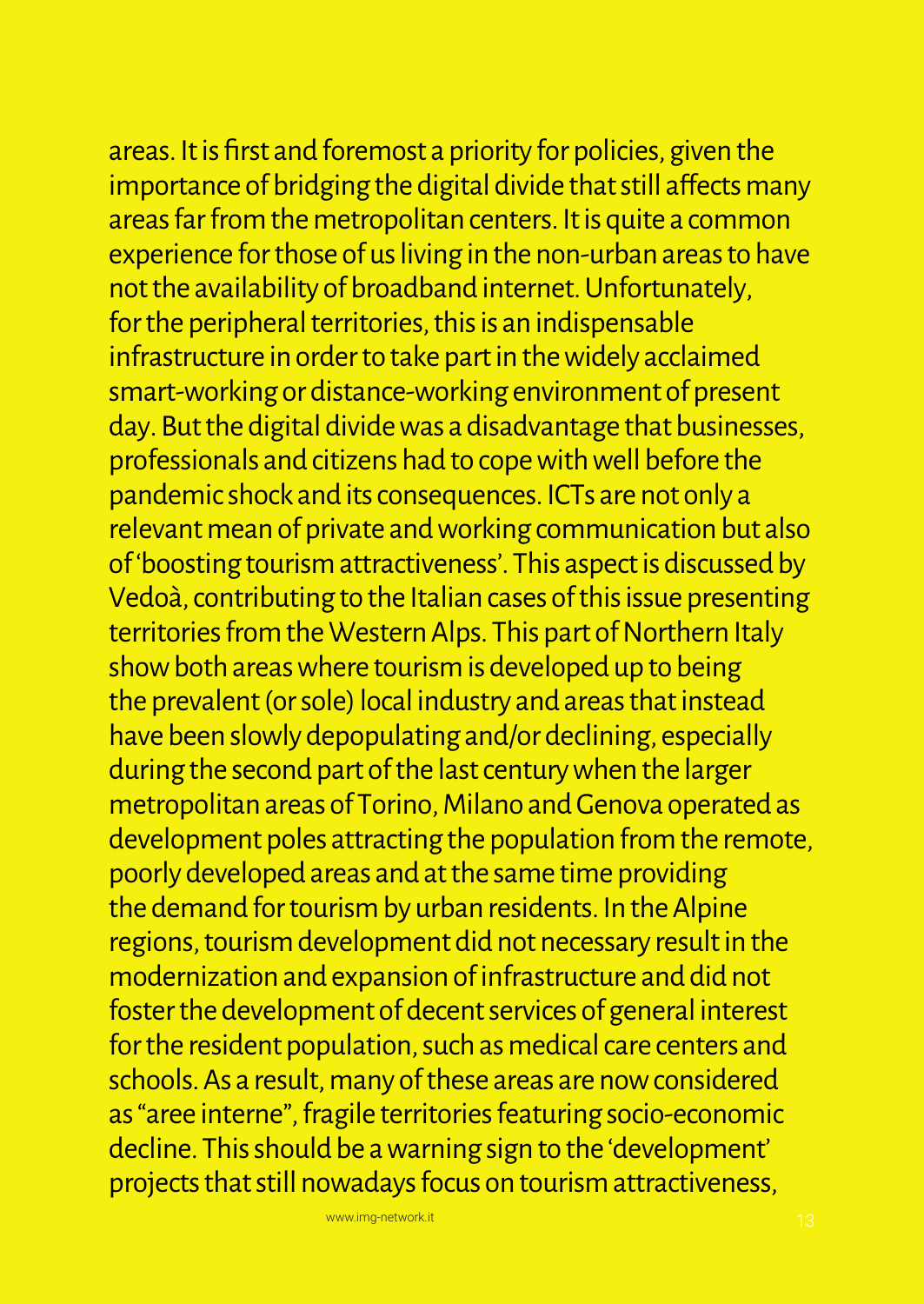despite the many cases showing the disadvantages and weaknesses of a territorial development based almost exclusively on the development of the tourist industry. The Italian Alps have a close functional relationship with the metropolitan poles that developed in the plain, the Pianura Padana, or Po valley: its eastern part shows quite a polycentric urban geography, while the western part is dominated by Torino and of course Milano. Given the strength of the urbanization in the city network, it is no surprise that these territories show an articulated, semi-continuous metropolitan area, with many peripheries. In our opinion the representation of these peripheral territories are depicted in an outstanding clear and illuminating way in the project *Padania Classics* run by Filippo Minelli which can be visited online (www. filippominelli.com/project/padania-classics). This project is dedicated to peripheries in the non-central parts of urban areas. Two articles in the presented issue focus on such inner urban peripheries on the example of the metropolitan area of Milan. Casonato and Vedoà work on landscape education in the south of Milan. The authors describe an education project which involved a large number of students from schools and universities working in unban peripheral areas in the peculiar context of Southern Milan, where urbanization is juxtaposed with agricultural land use. From our point of view the presented project contributes, among other things, to 'build non stereotyped and complex imaginaries and representations' of the periphery, which is a relevant step towards enabling more participation by the residents. In the second contribution that focuses on the metropolitan area of Milan, Lucarno and Lucarno articulate the concept of peripheral territory associating it with the social and economic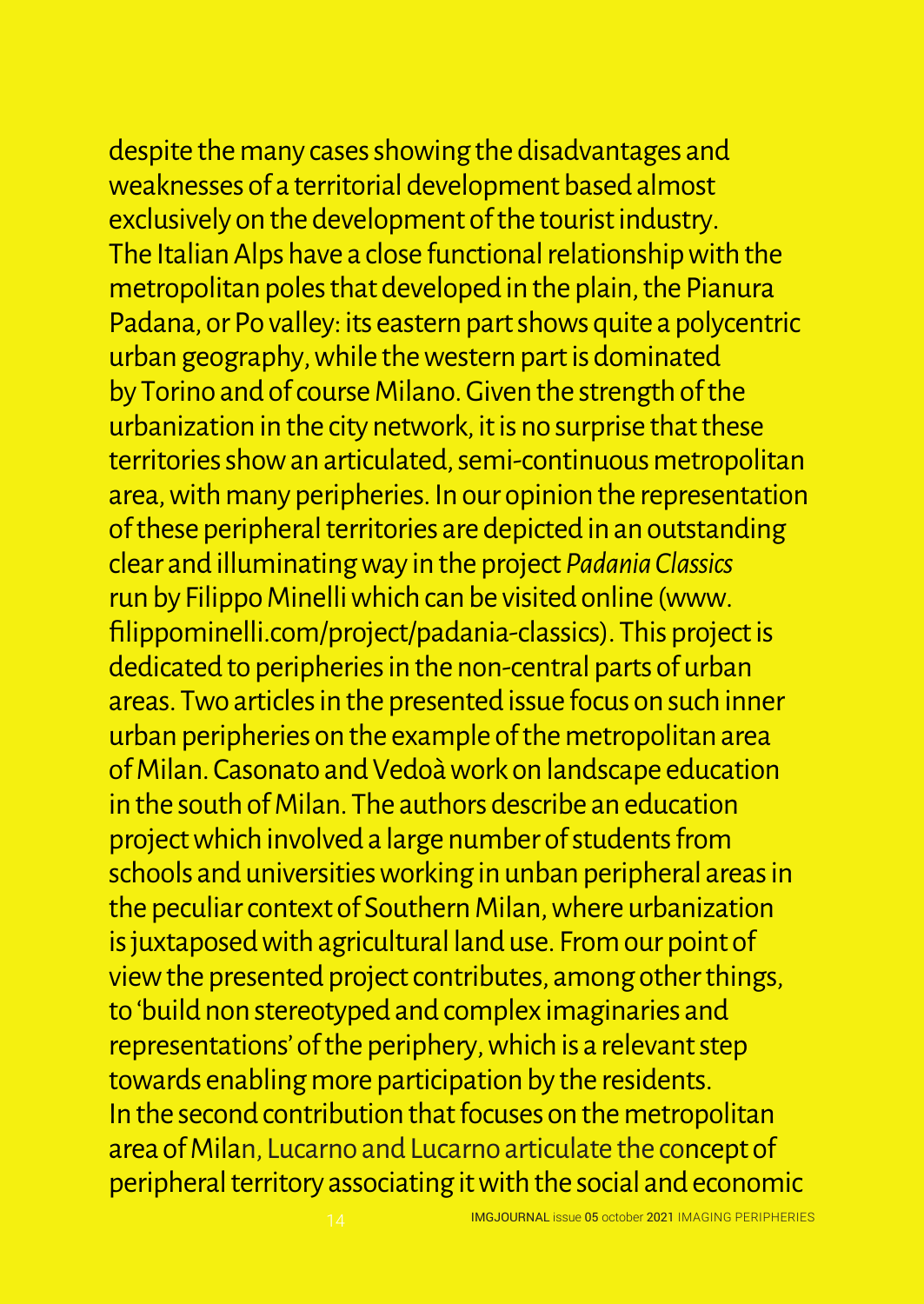marginalization of immigrant populations and the physical degradation of buildings and infrastructures, the lack of public spaces and the general impoverishment of social cohesion. The contribution deals with the case of Baranzate, a municipality in the north metropolitan area of Milan, quite known for being the municipality with the highest percentage of immigrants on the total resident population in Italy. Beyond the demographic data the article considers the social and physical fragmentation of the municipal territory and uses the analysis of the landscape as a tool to identify and understand the crisis points and the potentialities of the territory. Following the author, a landscape is characterized by historical stratification revealing the development of the area in its reconstruction. Lucarno and Lucarno show that Baranzate, indeed, developed from being a former agricultural territory into a belt municipality that grew thanks to internal migrations and industrial development. Today, instead, the area is distinguishes a process of general deindustrialization, impoverishment and growth of poor migrant communities. The contribution highlights how this fragmentation leads to an image of Baranzate, also spread by the media, as a suburban ghetto. This prevailing 'image', despite several projects in place, is today an 'obstacle to development and redevelopment'. The challenge for local actors is to be able to change this image in order to transform Baranzate into a real multi-ethnic community which can provide the bases to prosper.

The last contribution presenting an Italian case takes us to Perugia, a medium sized city in central Italy. It is well known that archeological remains are localized in many places of the country and one is inclined to say that archeological sites are omnipresent throughout the whole country. Our imaginary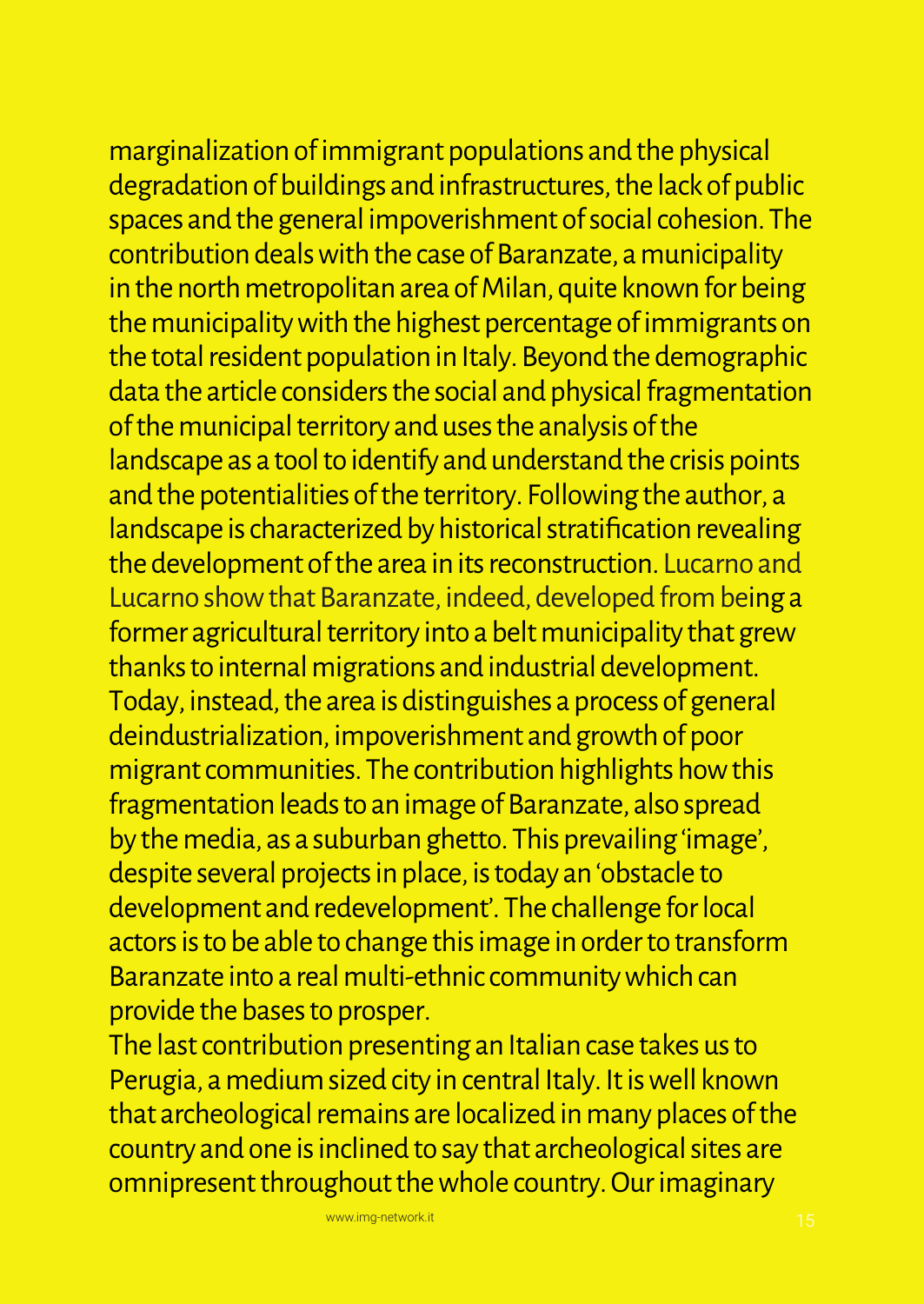is fueled by the ruins and artefacts of past civilizations in the center of Italian cities of today or which are exposed in protected archeological districts. But Belardi, Battistoni and Sorignani introduce the case of an Etruscan necropolis as a part of a chaotic peripheral complex that includes infrastructures, prefabricated sheds, decaying residential buildings, etc. In the presented case the problem to be assessed by a regeneration project is not primarily the preservation of the archeological relics but rather the need to re-organize a periphery that apparently was transformed by the growth of the city, without taking part in it. The authors include the 'representations' of the transformative approach in their 'architectural project'. They remember us that peripheries with negative connotation of 'unsolved places' are frequently present in the urban structure and host every day's life or many residents. Thus the need for the projects to address the vulnerabilities and promote regeneration and social integration in territories that are the daily palimpsest for many individuals is an important object for academic research.

It's now time to continue our trip to other European and American countries and regions. On our way we have the opportunity to read the sole theoretical article in this issue adopting a theoretical point of view on the term 'periphery'. Michele Valentino discusses the concept of periphery, with the aim to identify some breaking points in the classical analysis of the relationship between center and periphery, particularly in relation to the current configuration of urban space. His discussion is then related to the problem of 'cartographic representation'. The act of mapping he says put in correspondence "two systems – the real one and the cartographic one". The author observes, that in the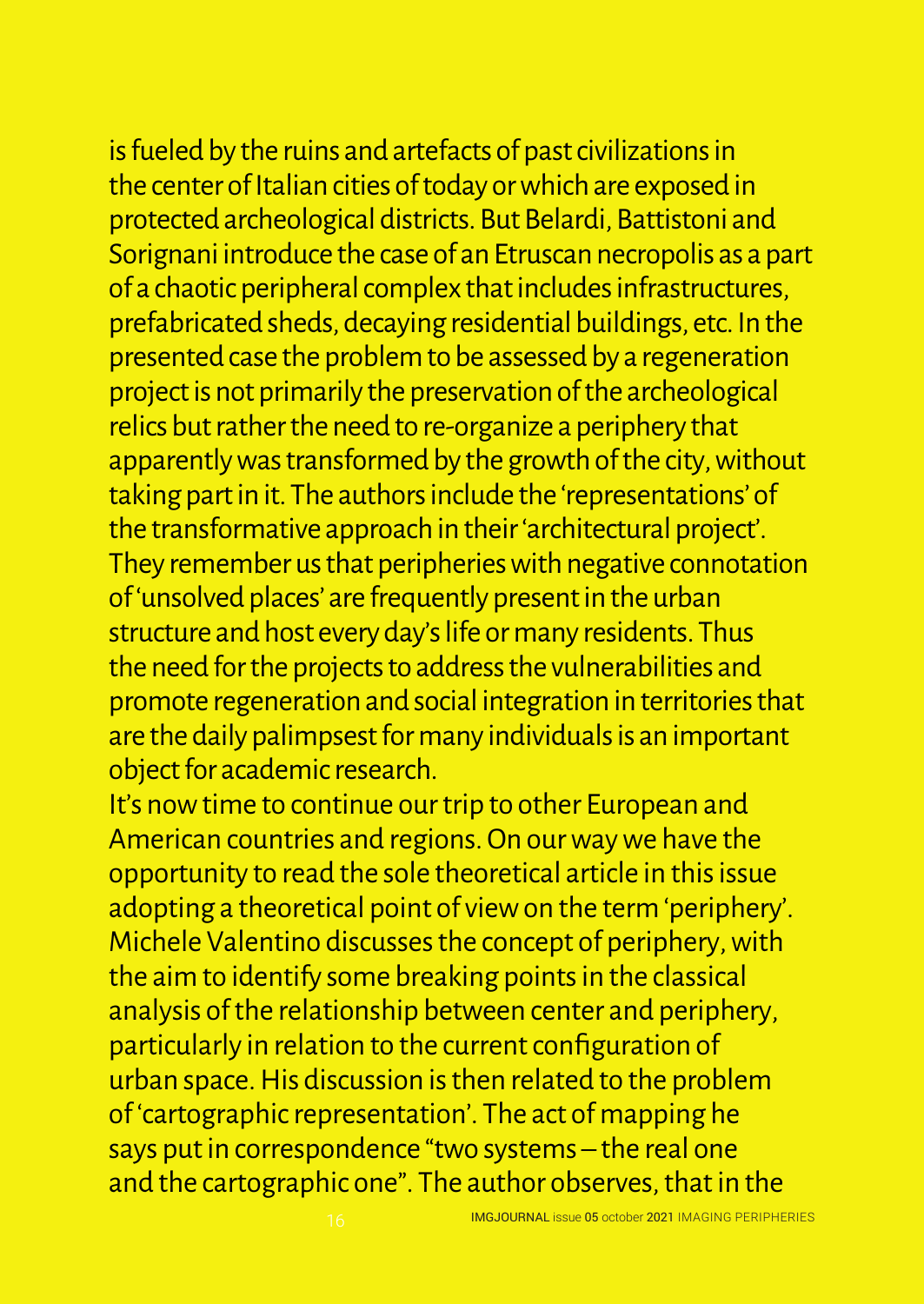cartographic representation we can find a close proximity between the concept of periphery with the one of the boundary. However, the definition and representation of boundaries seems today to be no longer adequate in relation to processes that redefine the concept of center-periphery or the spatial distribution of processes. For this reason, Valentino recalls examples of ethnographic urban maps, as an incentive to reflect on the modalities of representation of spatial processes, as well as, on a scientific level, as a cue to propose overcoming 'boundaries' between disciplines in a trans-disciplinary perspective.

Garland presents a contribution on the so-called Calais Jungle, an informal migrant camp, located on the periphery of Calais, in the area of Les Dunes. This informal settlement reached the attention from mass media at a national and international level, particularly during the most acute phase of the Syrian refugee emergency in 2015-2016. The article proposes an intermediate reflection, on a research project still in progress. The periphery is here approached according to a perspective that we could define multiscalar. The jungle is in fact located in an urban periphery, but at the same time it is situated at a margin point on the European border. Besides being a geographic periphery, the informal settlement is also a 'visible representation' of a margin point of European identity and culture. It condenses signs that directly recall the crisis of the European economic model, in which there is a border between migrants and residents, between rich and poor, between members of different cultures and, indeed, even within the camp between migrants of different countries of origin. The contribution connects these dynamics observed through a critical reading of (post)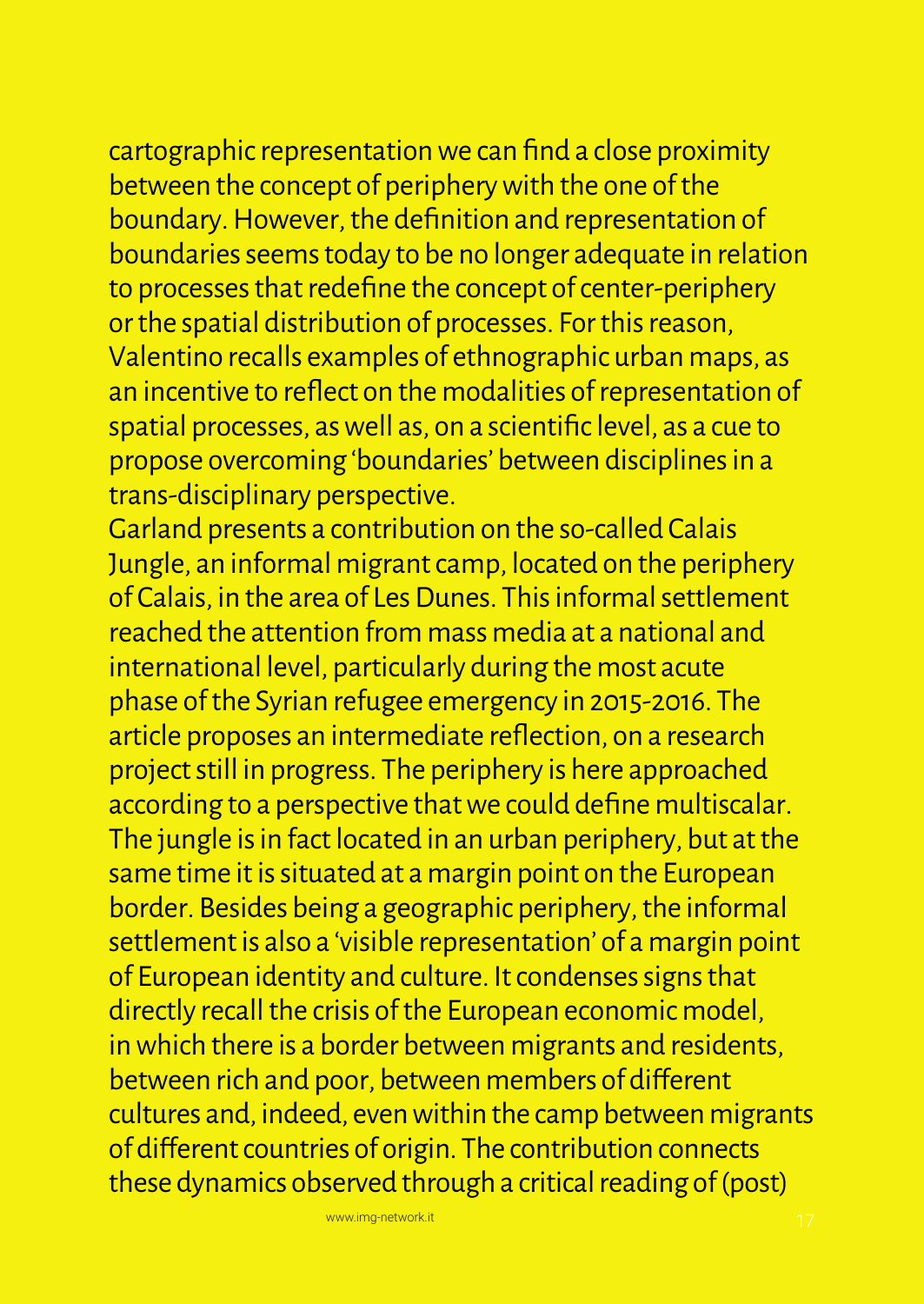colonial processes in the European context. The research is presented through an autoethnographic narrative, which features the process of the approach and encounter of the author with the case study context.

The concept of periphery as space of possibilities and freedom, to which we referred at the beginning of this introduction, is theoretically approached in the article by Van Lessen. After discussing what the label of periphery entails, the authors conclude: "regions that are labeled as peripheral suggest […] less regulation by the center and, therefore, more freedom". This situation of the peripheral areas is discussed in the study referring to the theoretical concept of play: the cases are selected in order to present peripheral regions that are used as playgrounds. The first example takes us in the south of France, where the Principauté de Aigues-Mortes stands as one of the many (400 to 600 according to the author) micronations around the world. Born as a sort of parody of the Principauté de Monaco, the presented micronation introduces itself as "l'improbable et rocambolesque micronation du sud de la France qui stimule la citoyenneté alternative et complémentaire". As a matter of fact, side by side with this playful image, the initiative is an association organizing events and fostering the economic development of the local territory: the project promotes the image of the city, also improving the quality of life and the feeling of self-efficacy of the residents. Van Lessen then take us to eastern Germany; the Uckermark Kreis (Uckermark district) of the Land Brandenburg (State of Brandenburg). This is a typical rural and 'shrinking' region, affected by demographic decline and the lack of services of general interest. Moreover, also the image of the territory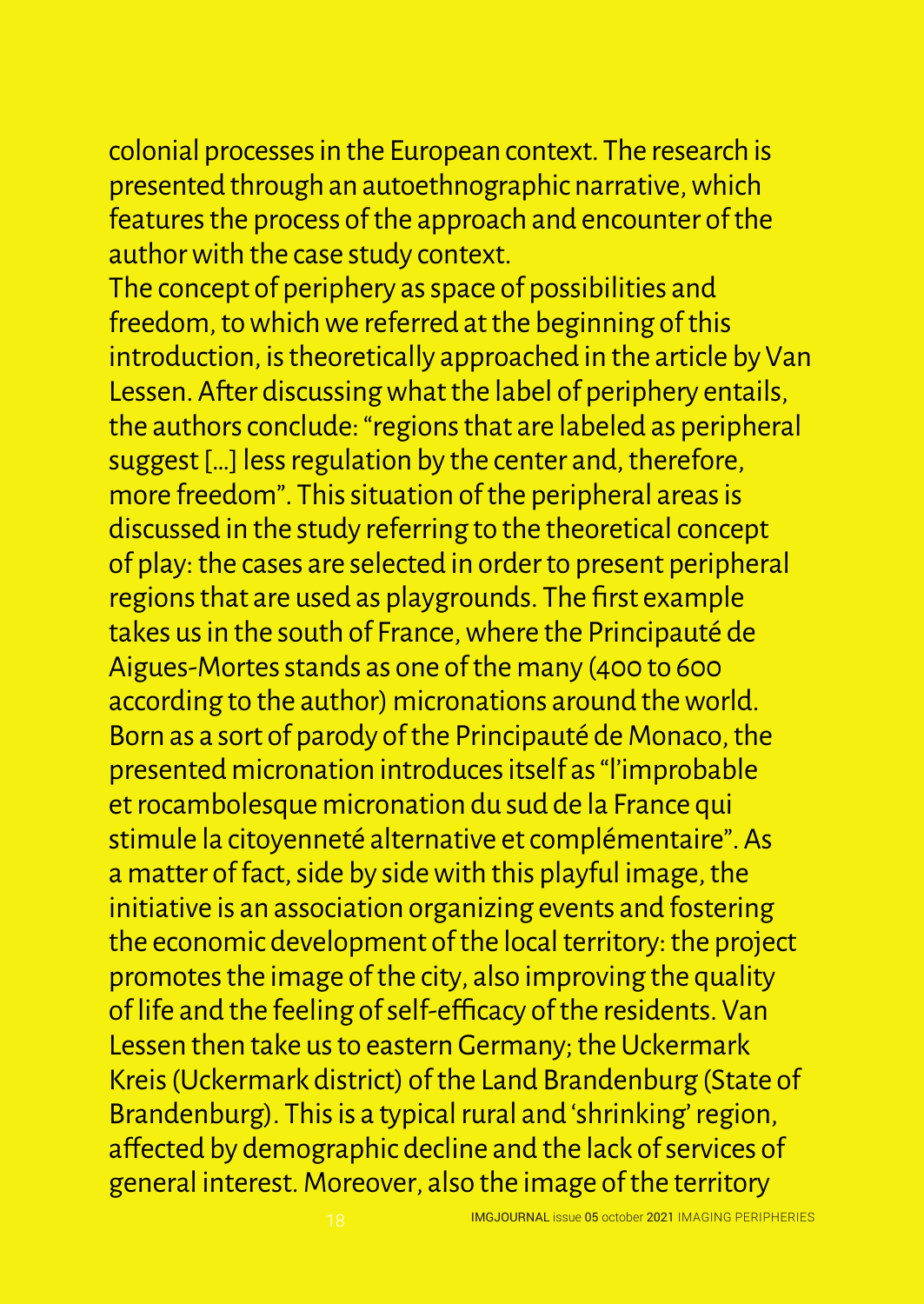is associated with wordings such as "outlying region". Surprisingly, in the survey conducted by the authors, there is also an immigration trend into the Uckermark, mainly by people that previously lived in large cities such as the nearby Berlin. Most of this urban migrants moved into the countryside as a consequence of personal decisions which in many cases corresponded with the search for a 'good life'; a life they considered meaningful and in which they can develop their capacities freely. For example "a middleaged interviewee […] explains that he considered emptiness something he could fill". In both cases the concept of play is used to think outside normal academic ways and to view personal and social processes as dynamic and sometimes unpredictable for the researched and the researcher. However, the presented cases in this contribution differ on the level of the image and imaginary: the French case humorously refers to the 'state' and the monarchy, the German case refers to a romantic idea of rural life. In this issue three of the included studies refer to territories from South and North America, and we conclude this survey presenting them: they include also the keynote article opening the issue and closing this itinerary, as we propose it to the reader as the last of our journey.

Among the many aspects of peripheries one should consider also the complex sub-urban areas in many metropolises of developing countries. Verniz studies the informal settlements of one of Rio de Janeiro's favelas: in a context in which the lack of housing results in self-construction and thus in an urban development without planning. The author examined the spontaneous process of growth in the informal settlement Santa Marta and that in fact the development of the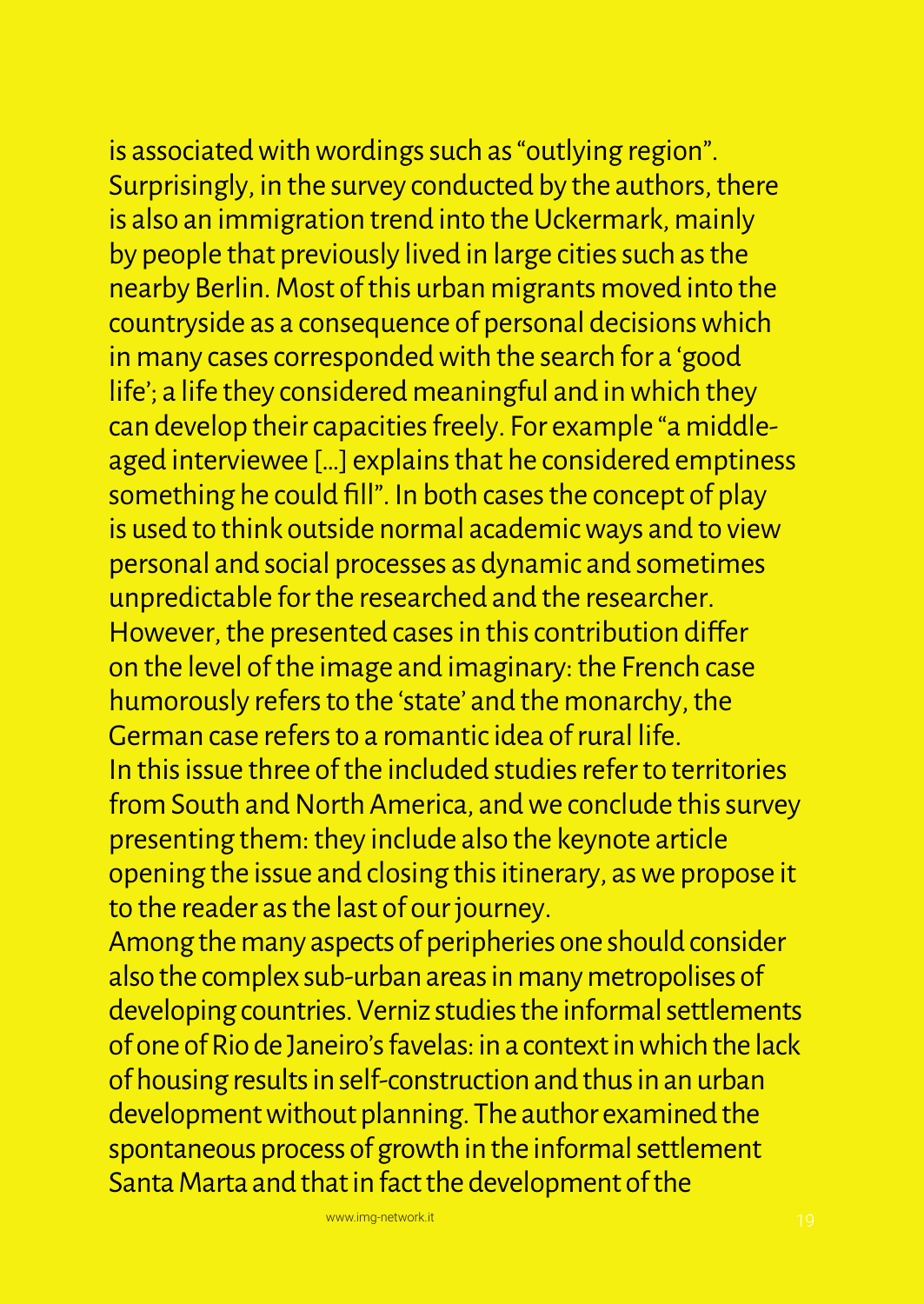settlement is not as 'unplanned' as one might suppose. Indeed, Verniz is able to describe the local formal ways in the decision making process lying behind the selection of location as well as the orientation and the shape of buildings. The study, based on empirical data collected in the area, generates a grammar-based computational model, that is then validated generating a 'planned favela' adjacent to the existing one. The presented contribution shows how the general approach of research-intervention/action that runs across almost every article in this issue of *IMG Journal* has the possibility of being implemented at different geographical scales; from nations up to the single building. 'Representing territories, also small ones, on the map' remains crucial: as seen before, for example, to point out the situation of unused buildings, or in the Santa Marta case to collect the proper data and validate the computational model.

A single specific building –a former carriage factory built in 1909 in Des Moines, Iowa– is the object of investigation and intervention of Goché. The author works in the postindustrial landscape using methodologies that include 'exploratory drawing, photography and video'. These tools are used in the outlined survey of the building, in order to study history and context; the narratives developed are then used in order to design a possible project of regeneration. In the keynote essay, that opens the issue, is written by the economist Kresl who is a specialist in urban economy and policies, and has important experiences of fieldwork and comparative analysis. He opens his argumentation discussing the role of images and imaginaries in the relationship between urban centers and rural peripheries in the United States and how this relationship affects the